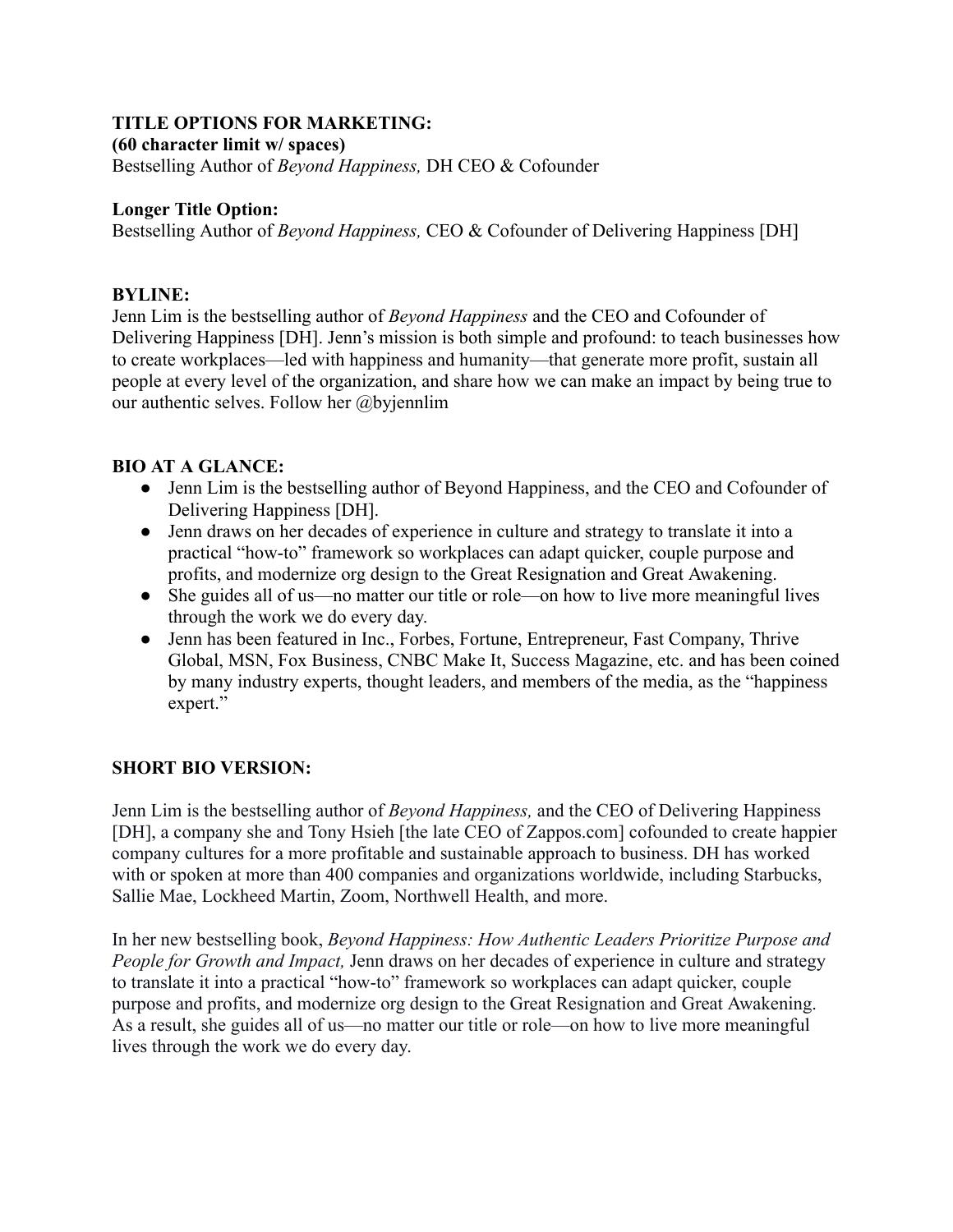Jenn has been featured in *Inc., Forbes, Fortune*, *Entrepreneur*, *Fast Compan*y, *Thrive Global*, *MSN, Fox Business*, *CNBC Make It, Success Magazine, etc.* and has been coined by many industry experts, thought leaders, and members of the media, as the "happiness expert."

## **LONG BIO VERSION:**

**Jenn Lim** is the bestselling author of *Beyond Happiness*, and the CEO of Delivering Happiness [DH], a company she and Tony Hsieh [the late CEO of Zappos.com] cofounded to create happier company cultures for a more profitable and sustainable approach to business.

*Delivering Happiness* started as a book (*New York Times* and *WSJ Bestseller*, which *sold one million copies worldwide*) and evolved into a business consultancy and **global movement** that has impacted and inspired hundreds of companies and organizations worldwide. In her new bestselling book, *Beyond Happiness: How Authentic Leaders Prioritize Purpose and People for Growth and Impact*, Jenn draws on her decades of experience in culture and strategy to translate it into a practical "how-to" framework so workplaces can adapt quicker, couple purpose and profits, and modernize org design to the Great Resignation and Great Awakening. She guides all of us—no matter our title or role*—*how to live more meaningful lives through the work we do every day.

Jenn's mission is both simple and profound: to teach businesses how to create workplaces—led with happiness and humanity—that generate **more profit**, **sustain** *all* **people** at every level of the organization, and share how we can **make a greater impact** by being true to our authentic selves.

In 2017, Jenn was selected to be on the Global Happiness Council of Work and Wellbeing and in 2020, Delivering Happiness [DH] was placed on the Inc. 5000 list, becoming one of the fastest-growing private companies in the US. Jenn helped create the world's first series of Culture Books at Zappos.com and has been featured in [*Inc*., *Forbes*, *Fortune*, *Entrepreneur*, *The World Happiness Report*, *The Guardian*, *Fast Compan*y, *Thrive Global*, *MSN, Fox Business*, *CNBC Make It, Success Magazine, New York Post, Next Big Idea Club, SiriusXM Business Radio,* and more]. You can find Jenn speaking at events [such as PayPal, Zoom, Facebook, Franklin Templeton, Lockheed Martin, Indeed, McDonald's, World Government Summit, SHRM] around the globe [and in Zoomland], on podcasts such as *Bloomberg Radio, The Atlantic, Newsweek, The (Jim) Kwik Brain, Guy Kawasaki's Remarkable People, The Goal Digger, Hacking Your Leadership, Happen to Your Career,* and *The Dave Ramsey Show*, working with organizations from Starbucks to Sallie Mae to create positive change in the world, or starting spontaneous dance parties with her friends and family. Jenn lives in the Oakland Hills, CA.